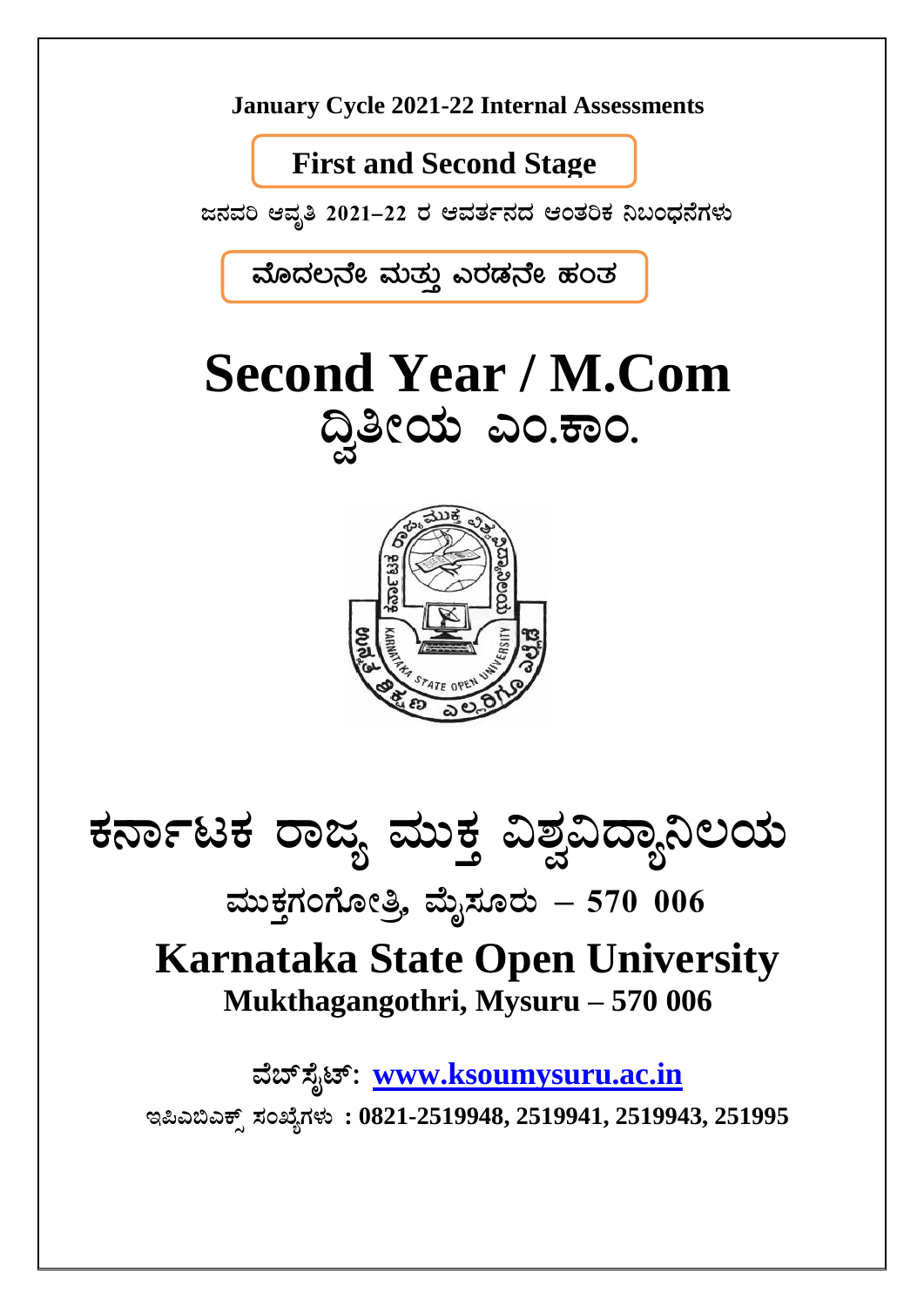### ದ್ವಿತೀಯ ವರ್ಷದ ಎಂ.ಕಾಂ.

### ಜನವರಿ ಆವೃತಿ 2021–22 ರ ಆವರ್ತನದ ಆಂತರಿಕ ನಿಬಂಧನೆಗಳು

#### ಮಾರ್ಗದರ್ಶಿ ಸೂತ್ರಗಳು :

ಯು.ಜಿ.ಸಿ. (ದೂರಶಿಕ್ಷಣ) ನಿಯಮಾವಳಿಗಳ ಪ್ರಕಟಣೆಯ ಪ್ರಕಾರ / ಅಡಿಯಲ್ಲಿ ಮೌಲ್ಯಮಾಪನ ಕ್ರಮವು ಆಂತರಿಕ ಮೌಲ್ಯ ಮಾಪನ ಮತ್ತು ವರ್ಷಾಂತ್ಯ ಪರೀಕ್ಷೆಗಳನ್ನು ಒಳಗೊಂಡಿರುತ್ತದೆ. ಆಂತರಿಕ ಮೌಲ್ಯಮಾಪನಕ್ಕೆ ಸಂಬಂಧಿಸಿದಂತೆ ಪ್ರಾಥಮಿಕವಾಗಿ ನಿಬಂಧನೆ ಸಲ್ಲಿಕೆ ಪದ್ಧತಿಯನ್ನು <u>ನಿರಂತರ ಮೌಲ್ಯಮಾಪನ ಎಂದ</u>ು ವಿಶ್ವವಿದ್ಯಾನಿಲಯವು ಪರಿಗಣಿಸಿದೆ. ಆಂತರಿಕ ನಿಬಂಧನೆಗಳ ಪ್ರಶ್ನೆಗಳನ್ನು ವಿಶ್ವವಿದ್ಯಾನಿಲಯವು ಸೂಚಿಸಿರುವ ಪಠ್ಯಸೂಚೆ ಆಧಾರದ ಮೇಲೆ ನೀಡಲಾಗಿದೆ. ಅಲ್ಲದೆ, ಪ್ರಶ್ನೆಗಳು ವಾರ್ಷಿಕ ಪರೀಕ್ಷೆಯನ್ನು ಕೂಡ ಗಮನಿಸಿ ಹಾಗೂ ಸಮಕಾಲೀನ ವಿಷಯಗಳನ್ನು ಒಳಗೊಂಡಿರುತ್ತದೆ. ವರ್ಷದ ಕೊನೆಯಲ್ಲಿ ಅಂತಿಮ ಪರೀಕ್ಷೆಗಳನ್ನು ಶೈಕ್ಷಣಿಕ ದಿನಸೂಚಿಯಂತೆ ನಡೆಸಲಾಗುತದೆ.

.<br>ನಿರಂತರ ಆಂತರಿಕ ಮೌಲ್ಯಮಾಪನವನ್ನು **ಎರಡು ಹಂತದಲ್ಲಿ** ನಡೆಸಲಾಗುತ್ತದೆ. ಸದ್ಯ **ಮೊದಲನೇ ಹಂತವನ್ನು** ಚಾಲನೆ ಮಾಡಿದ್ದು, ಅದರ ವಿವರಗಳು ಈ ಕೆಳಕಂಡಂತಿದೆ.

- ಪ್ರತಿ ಪತ್ರಿಕೆಗೆ <u>ಎರಡು</u> ಪ್ರಶ್ನೆಯನ್ನು ನೀಡಲಾಗಿದೆ. ಒಂದು ಪ್ರಶ್ನೆಯನ್ನು ಕಡ್ಡಾಯವಾಗಿ ಉತ್ತರಿಸುವುದು. ಅಂತಿಮ ವರ್ಷದಲ್ಲಿ ಒಟ್ಟು 5 ಪತ್ರಿಕೆಗಳಿರುತ್ತವೆ.
- ಪ್ರತಿಯೊಂದು ಪ್ರಶ್ನೆಗೂ 10 ಅಂಕಗಳು
- ಈ ಪ್ರಶ್ನೆಗಳಿಗೆ ಉತ್ತರಿಸುವಾಗ ವಿಷಯಕ್ಕೆ ಸಂಬಂಧಿಸಿದ ಮಸ್ತಕಗಳು, ಸ್ವಯಂ–ಕಲಿಕಾ ಸಾಮಗ್ರಿಗಳನ್ನು ಪರಾಮರ್ಶಿಸುವುದು ಅತ್ಯಗತ್ಯ.
- ಉತ್ತರಗಳನ್ನು ಕೈಬರಹದಲ್ಲಿ ಬರೆಯಬೇಕು. ಟೈಪ್ / ಬೆರಳಚ್ಚು ಮಾಡಿದ ಅಥವಾ ಕಂಪ್ಯೂಟರ್ನಿಂದ ಪಡೆದ ಮುದ್ರಿತ ರೂಪವನ್ನು ಯಾವುದೇ ಸಂದರ್ಭದಲ್ಲಿಯೂ ಅಂಗೀಕರಿಸುವುದಿಲ್ಲ.
- ಅಧ್ಯಯನ ಸಾಮಗ್ರಿಗಳನ್ನು ಯಥಾವತ್ತು ನಕಲು ಮಾಡಿದಲ್ಲಿ ಅಂತಹವುಗಳನ್ನು ಮೌಲ್ಯಮಾಪನಕ್ಕೆ ಪರಿಗಣಿಸಲಾಗುವುದಿಲ್ಲ.
- ವಿದ್ಯಾರ್ಥಿಗಳು ಪ್ರತಿ ಪತ್ರಿಕೆಯ ಆಂತರಿಕ ನಿಬಂಧನೆಗಳನ್ನು ಪ್ರತ್ಯೇಕವಾಗಿ A4 ಹಾಳೆಯಲ್ಲಿ ಉತ್ತರಿಸಬೇಕು.
- ವಿದ್ಯಾರ್ಥಿಗಳು ತಮ್ಮ ಹೆಸರು, ನೋಂದಣಿ ಸಂಖ್ಯೆ, ಕೋರ್ಸ್, ದೂರವಾಣಿ ಸಂಖ್ಯೆ ಇತ್ಯಾದಿ ವಿವರಗಳನ್ನು ಮುಖಮಟದಲ್ಲಿ ನಮೂದಿಸಿರಬೇಕು.
- ಎಲ್ಲಾ ನಿಬಂಧನೆಗಳನ್ನು ಒಂದು ಲಕೋಟೆಯಲ್ಲಿ ಇರಿಸಿ ನಿಬಂಧ, ಕಾರ್ಯಕ್ರಮದ ಹೆಸರನ್ನು ಲಕೋಟೆ ಮೇಲೆ ಬರೆಯಬೇಕು.
- ಎಂ.ಕಾಂ., ವಿದ್ಯಾರ್ಥಿಗಳು ಲಿಖಿತ ನಿಬಂಧನೆಗಳನ್ನು– ಮುಖ್ಯಸ್ಥರು, ವಾಣಿಜ್ಯಶಾಸ್ತ್ರ ವಿಭಾಗ, ಕರ್ನಾಟಕ ರಾಜ್ಯ ಮುಕ್ತ ವಿಶ್ವವಿದ್ಯಾನಿಲಯ, ಮೈಸೂರು–570 006 ಇವರಿಗೆ ಮಾತ್ರ ಸಲ್ಲಿಸುವುದು. (ಎಂ.ಎ. ವಿದ್ಯಾರ್ಥಿಗಳು ಬೇರೆ ಯಾವುದೇ ಪ್ರಾದೇಶಿಕ ಕೇಂದ್ರಗಳಿಗೆ ನಿಬಂಧನೆಗಳನ್ನು ಸಲ್ಲಿಸುವಂತಿಲ್ಲ).

ವಿದ್ಯಾರ್ಥಿಗಳು ನಿಬಂಧನೆಗಳನ್ನು ಬರೆಯುವ ಸಂಬಂಧ ತಮ್ಮ ವಿಭಾಗಗಳ ಅಧ್ಯಾಪಕರನ್ನು ವೈಯಕ್ತಿಕವಾಗಿ ಆಗಲಿ ಅಥವಾ ದೂರವಾಣಿ ಮುಖಾಂತರವಾಗಲಿ ಸಂಪರ್ಕಿಸಬಹುದು. ದೂರವಾಣಿ ಸಂಖ್ಯೆಗಳು, ವಿವರಣಾ ಮಸ್ತಕ/ವೆಬ್ ಸೈಟ್ ನಲ್ಲಿ ನಮೂದಿಸಿದ್ದು ಅಲ್ಲಿಂದ ಪಡೆಯಬಹುದಾಗಿದೆ.

#### <u>ನಿಬಂಧನೆಗಳನ್ನು ಸಲ್ಲಿಸುವ ಮುಖ್ಯ ದಿನಾಂಕ</u>

| ಕ್ಕ ಸಂ. | ನಿಬಂಧನೆ                       | ಸಲ್ಲಿಸಲು<br>ಕೊನೆಯ ದಿನಾಂಕ |
|---------|-------------------------------|--------------------------|
|         | ಮೊದಲ ಮತ್ತು ಎರಡನೇ ಹಂತದ ನಿಬಂಧನೆ | $30 - 07 - 2022$         |

#### ಡೀನ್ (ಶೈಕ್ಷಣಿಕ)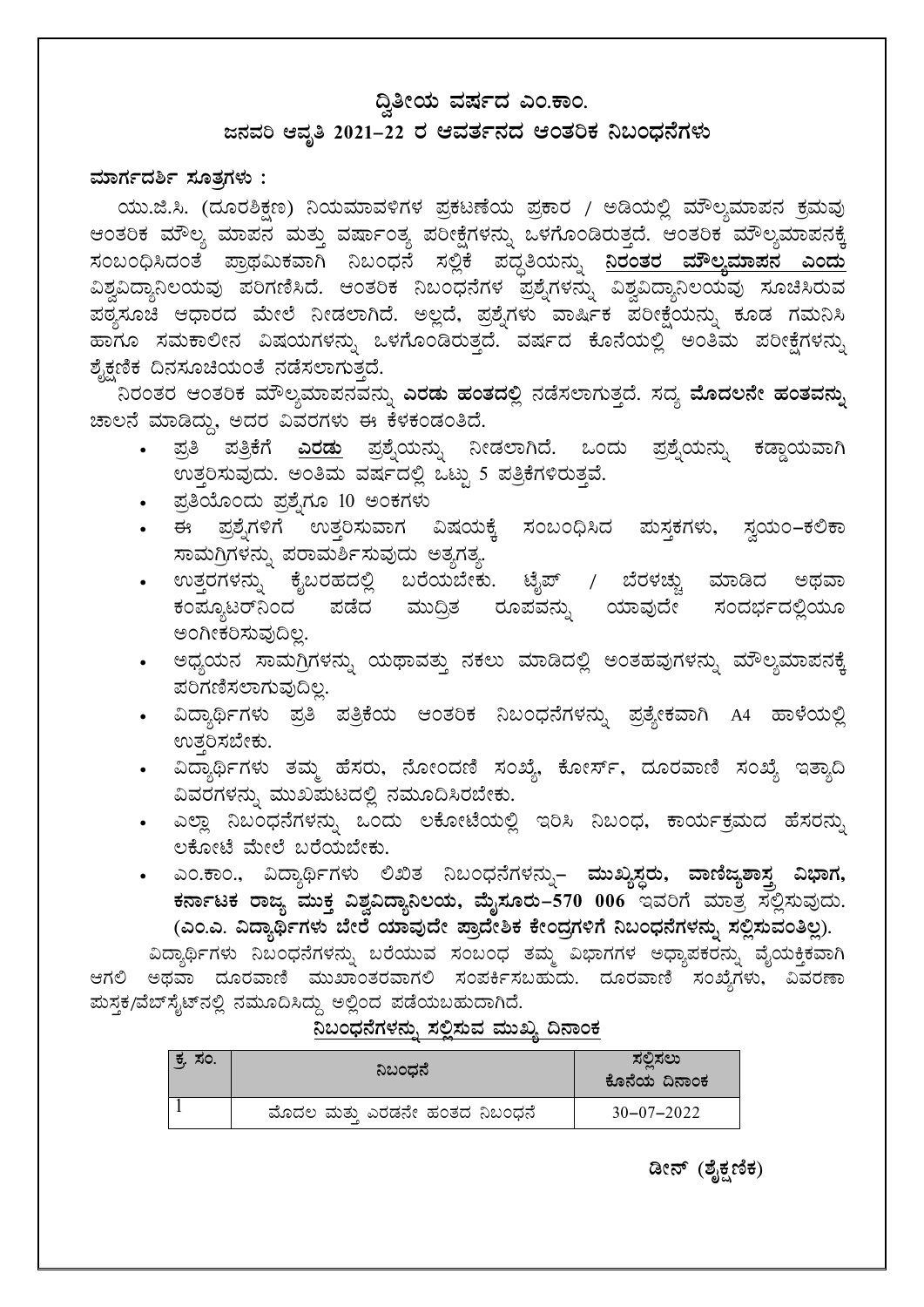### **Second Year M.Com. January Cycle 2021-22**

#### **Guidelines :**

Under the notification of University Grants Commission (ODL) the evaluation, covers both internal assessment and term end examination. In the case of the former, the University has created continuous assessment for which primarily assignments system is followed. Assignments are given hereunder on the basis of the syllabus prescribed by the University. The questions relating to assignment are designed keeping in view the term end examination. Term end examination will be conducted at the end of the year of study as per calendar of events.

The continuous assessment will be made in two stages. Presently the first stage has been initiated and its information are as follows.

- Two question are given under each course. One question shall be answered compulsorily. There are 5 courses during final year.
- Each question carries **10** marks.
- The students are hereby instructed to answer the questions by referring the text books, SLM, journals and others.
- Only hand written assignments are considered. The typed material or computer printouts are not considered under any circumstances.
- In case the study material is replicated in the assignments, it will be not considered for valuation.
- Write assignment on each course separately, on A4 Sheet.
- The students shall indicate their name, roll number, course, mobile number without fail.
- Keep the assignments in a single envelop cover and may be super scribe as Assignments for M.Com (**Programme** Name) on the top of it.

 M.Com., students shall submit the assignment to **The Chairman, Department of Commerce, Mysuru-570 006 only. (M.Com., Students should not submit the assignment to any other Regional Centre)**

The students may feel free to contact any faculty member either in person or over phone. The contact numbers are available in prospectus/website.

#### **Important date for Submission of the Assignment**

| S1<br>No. | <b>Assignment</b>                 | <b>Last Date of Submission</b> |
|-----------|-----------------------------------|--------------------------------|
|           | First and Second stage Assignment | $30 - 07 - 2022$               |

 **Dean (Academic)**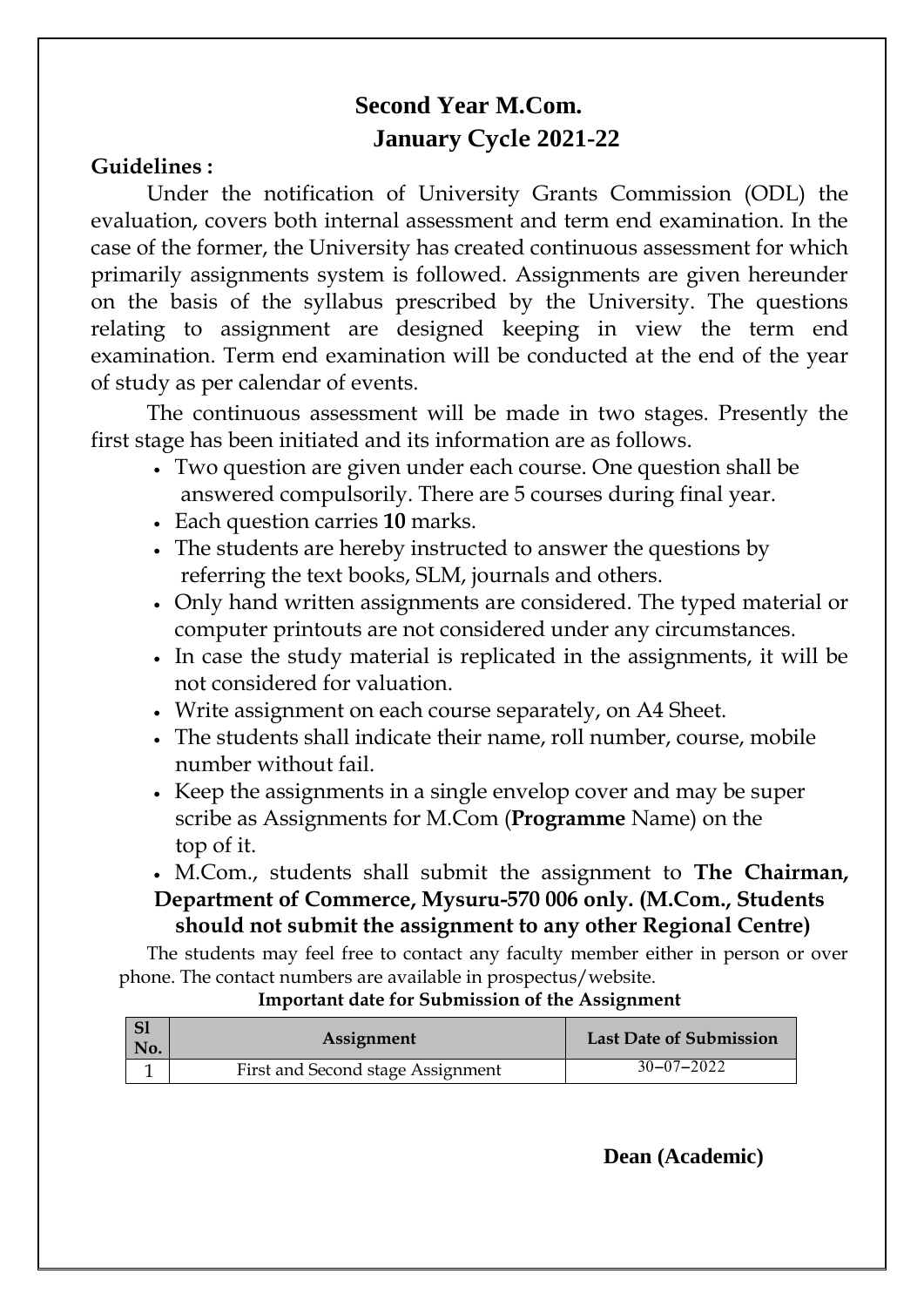#### <u>ಹೊದಲ ಮತ್ತು ಎರಡನೇ ಹಂತದ ನಿಬಂಧನೆಗಳು–Assignment Stage - Ist & II<sup>nd</sup></u> **d£ÀªÀj 2021-22 gÀ DªÀvÀð£ÀzÀ DAvÀjPÀ ¤§AzsÀUÀ¼À ¥Àæ±ÉßUÀ¼ÀÄ**

 $M. Com., (Second Year) /$  ಎಂ.ಕಾಂ., (ದ್ವಿತೀಯ) ವಾಣಿಜ್ಯಶಾಸ್ತ್ರ

#### **COURSE-VI MCO (F) 96/ FINANCIAL MANAGEMENT**

#### **Stage – I**

**Note: Answer any one of the following. AiÀiÁªÀÅzÁzÀgÀÆ MAzÀÄ ¥Àæ±ÉßUÉ GvÀÛj¹. MARKS: 1 X 10 = 10**

1. Explain various factors which determine working capital requirement of a firm.

#### $OR$ */*ಅಥವಾ

Discuss the various functions of the modern financial manager.

#### **Stage – II**

**Note: Answer any one of the following. AiÀiÁªÀÅzÁzÀgÀÆ MAzÀÄ ¥Àæ±ÉßUÉ GvÀÛj¹. MARKS: 1 X 10 = 10**

1. Following details are related to three companies which are identical except in terms of 'r'.

| Company                 | ABC Ltd. | MNC Ltd. | XYZ Ltd. |
|-------------------------|----------|----------|----------|
| Cost of Capital         | 10%      | 10%      | 10%      |
| Earnings per share      | 71 N Z   | ₹10 /-   |          |
| Rate of return expected | 5%       | 10\%     | 15%      |

Dividend payout ratio

| 1.  | 25%      |
|-----|----------|
| 11. | 50%      |
|     | iii. 75% |
|     |          |

iv. 100%

Find out the price of equity shares using Walter's model.

#### $OR$ /ಅಡವಾ

ABC Company is considering two mutually exclusive projects. Both require an initial investment of Rs.50,000 each and have a life of 05 years. The cost of capital of the company is 10% and the tax rate is 50%. The depreciation is charged on straight line method. The estimated net cash inflows (before depreciation and tax) of the two projects are as follows.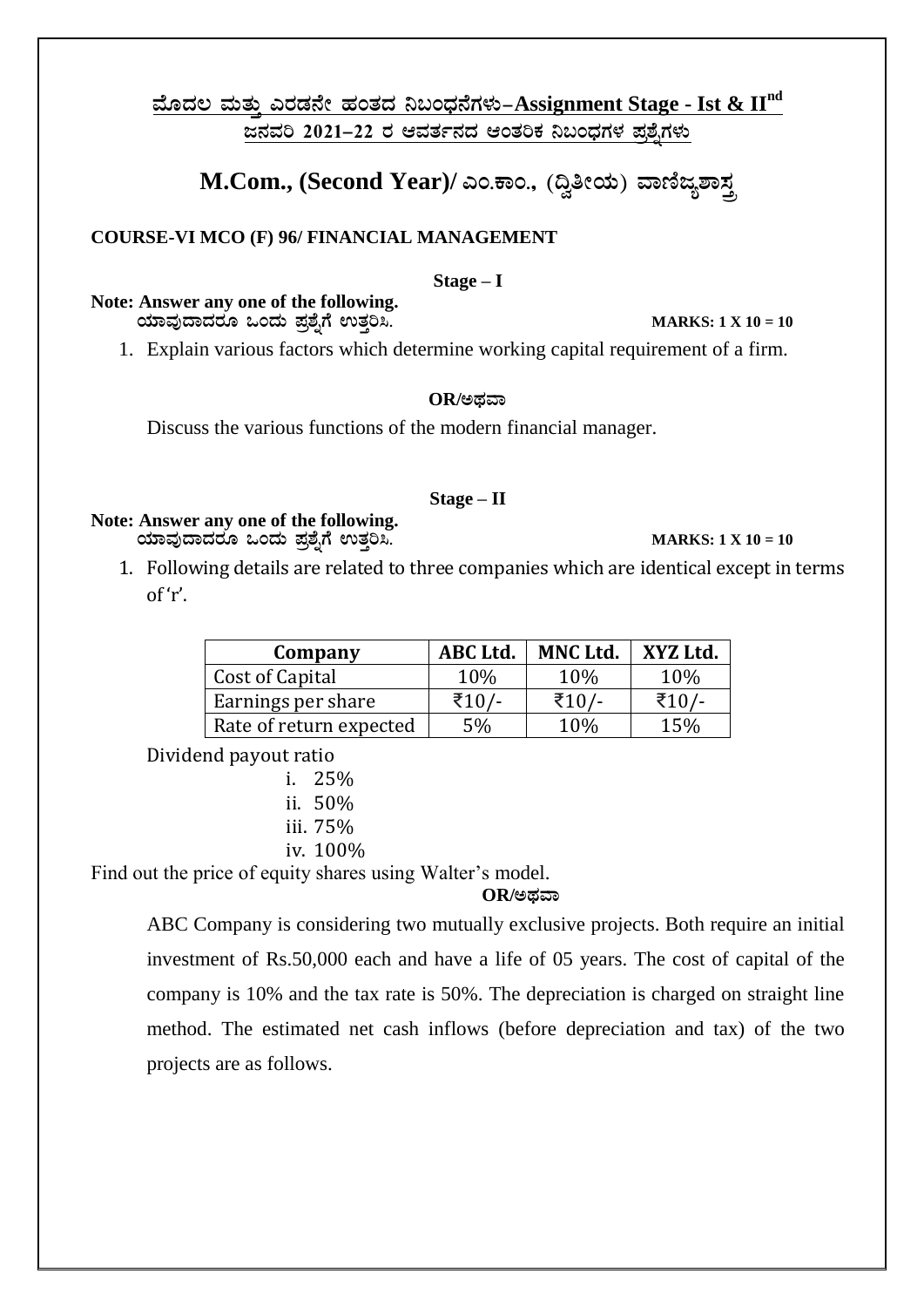| Year                  | <b>Project</b> A $(\overline{\xi})$ | Project B $(\bar{\zeta})$ |
|-----------------------|-------------------------------------|---------------------------|
|                       | 20,000                              | 30,000                    |
| $\mathcal{D}_{\cdot}$ | 22,000                              | 27,000                    |
| 3                     | 28,000                              | 22,000                    |
|                       | 25,000                              | 25,000                    |
|                       | 30,000                              | 20,000                    |

Which project should be accepted under NPV and IRR methods?

#### **COURSE-VII MCO (F) 97/ INDUSTRIAL RELATIONS**

**Stage – I**

#### **Note: Answer any one of the following.**  $\omega$ ವಾದೆ ಸಂದು ಪ್ರಶೈಗೆ ಉತ್ತರಿಸಿ. ತಮಾರಾಯಣ ಮಾಡುವ MARKS: 1 X 10 = 10

1. Sketch out the role of Trade Union in the wake of globalization.

ಜಾಗತೀಕರಣದ ಹಿನ್ನೆಲೆಯಲ್ಲಿ ಟ್ರೇಡ್ ಯೂನಿಯನ್ ಪಾತ್ರಗಳನ್ನು ರೂಪಿಸಿ.

#### $OR$ /ಅಥವಾ

What is Social Responsibity? Explain the objectives of social responsibilities.

ಸಾಮಾಜಿಕ ಜವಾಬ್ದಾರಿ ಎಂದರೇನು? ಸಾಮಾಜಿಕ ಜವಾಬ್ದಾರಿಯ ಉದ್ದೇಶಗಳನ್ನು ವಿವರಿಸಿ.

#### **Stage – II**

**Note: Answer any one of the following. AiÀiÁªÀÅzÁzÀgÀÆ MAzÀÄ ¥Àæ±ÉßUÉ GvÀÛj¹. MARKS: 1 X 10 = 10**

.

1. Explain the conventions and recommendations of ILO.

ಅಂತರಾಷ್ನೀಯ ಕಾರ್ಮಿಕ ಸಂಸ್ಥೆಯು ರೂಪಿಸಿರುವ (ಮಾರ್ಗದರ್ಶನ) ನಿಯಮಾವಳಿಗಳು ಹಾಗೂ ಸಲಹೆಗಳನ್ನು ವಿವರಿಸಿ.

#### $OR$ /ಅಥವಾ

Explain the importance of workers participation in Management in maintaining good industrial relation.

ಒಂದು ಉತ್ತಮ ಕೈಗಾರಿಕಾ ಸಂಬಂಧ ಉಳಿಸಿಕೊಳ್ಳಲು ನಿರ್ವಹಣೆಯಲ್ಲಿ ಕಾರ್ಮಿಕರ ಪಾಲ್ಗೊಳ್ಳುವಿಕೆಯ ಮಹತ್ವವನ್ನು ವಿವರಿಸಿ.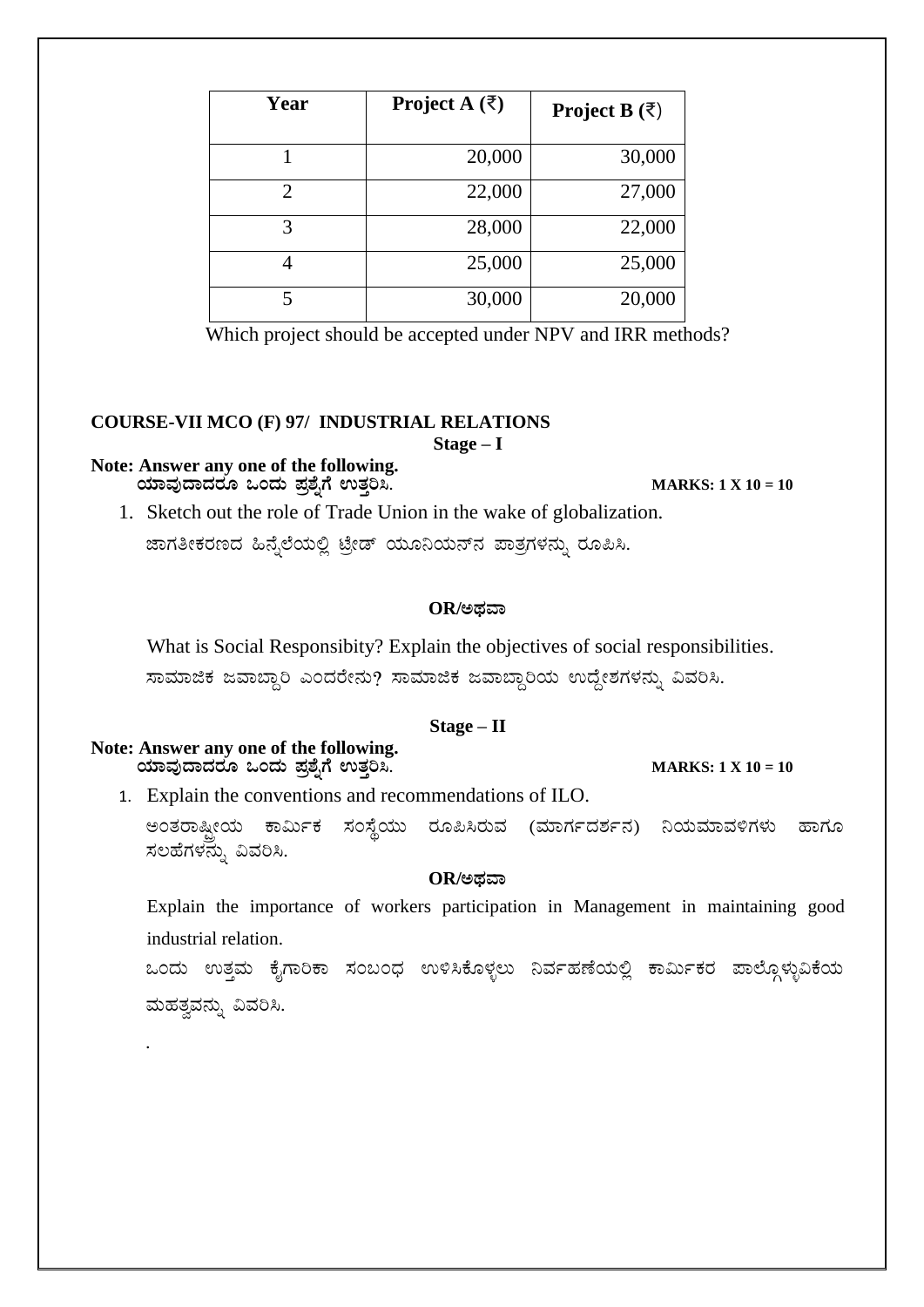#### **COURSE-VIII MCO (F) 98/ LABOUR LEGISLATIONS**

**Stage – I**

#### **Note: Answer any one of the following.**

 **AiÀiÁªÀÅzÁzÀgÀÆ MAzÀÄ ¥Àæ±ÉßUÉ GvÀÛj¹. MARKS: 1 X 10 = 10**

1. Examine how Central and State implementing authorities were functioning.

ಕೇಂದ್ರ ಮತ್ತು ರಾಜ್ಯ ಅನುಷ್ಠಾನ ಪ್ರಾಧಿಕಾರಗಳು ಹೇಗೆ ಕಾರ್ಯನಿರ್ವಹಿಸುತ್ತಿವೆ ಎಂಬುದನ್ನು ಪರೀಕ್ಷಿಸಿ.

#### **OR/CxÀªÁ**

Define strike. Discuss the restrictions imposed by the Industrial Dispute Act on the

right to strike.

ಮುಷ್ತರ ವ್ಯಾಖ್ಯಾನಿಸಿ. ಮುಷ್ತರ ಹೂಡುವ ಹಕ್ಕಿನ ಮೇಲೆ ಕೈಗಾರಿಕಾ ವಿವಾದ ಕಾಯಿದೆ ವಿಧಿಸಿರುವ ನಿರ್ಬಂಧಗಳನ್ನು ಚರ್ಚಿಸಿ.

#### **Stage – II**

#### **Note: Answer any one of the following. AiÀiÁªÀÅzÁzÀgÀÆ MAzÀÄ ¥Àæ±ÉßUÉ GvÀÛj¹. MARKS: 1 X 10 = 10**

1. What are the causes for Industrial Disputes? Explain the machinery for the settlement of Industrial Disputes in India.

ಕೈಗಾರಿಕಾ ವಿವಾದಗಳ ಕಾರಣಗಳೇನು? ಭಾರತದಲ್ಲಿ ಕೈಗಾರಿಕಾ ವಿವಾದಗಳನ್ನು ಬಗೆಹರಿಸಲು ಇರುವ ಸಾಧನಗಳನ್ನು ವಿವರಿಸಿ.

#### **OR/CxÀªÁ**

"Employees Provident Fund Act is a socio- economic legislation for the protection

of employees" - Comment.

"ನೌಕರರ ಭವಿಷ್ಣ ನಿಧಿ ಅಧಿನಿಯಮವು ಕಾರ್ಮಿಕರ ಸಂರಕ್ಷಣೆಗೆ ಇರುವ ಸಾಮಾಜಿಕ ಮತ್ತು ಆರ್ಥಿಕ ಕಾನೂನು ಆಗಿದೆ" - ಟೀಕಿಸಿ.

#### **COURSE-IX MCO (F) 99/ TRAINING AND DEVELOPMENT**

**Stage – I**

#### **Note: Answer any one of the following.**

 **AiÀiÁªÀÅzÁzÀgÀÆ MAzÀÄ ¥Àæ±ÉßUÉ GvÀÛj¹. MARKS: 1 X 10 = 10**

1. Discuss few important methods employed in conducting Training Need Assessment

(TNA).

ತರಬೇತಿ ಅಗತ್ಯತೆ ಮೌಲ್ಯಮಾಪನವನ್ನು ನಡೆಸುವಲ್ಲಿ ಬಳಸಲಾದ ಕೆಲವು ಪ್ರಮುಖ ವಿಧಾನಗಳನ್ನು ಚರ್ಚಿಸಿ.  $OR$ /ಅಡವಾ

What is team building? Briefly explain the relevance of team building for successful execution of projects.

ಟೀಮ್ ಬಿಲ್ಗಿಂಗ್ ಎಂದರೇನು? ಯೋಜನೆಯ ಯಶಸ್ರಿ ಕಾರ್ಯಗತಗೊಳಿಸಲು ತಂಡ ನಿರ್ಮಾಣದ ಪ್ರಸ್ತುತತೆಯನ್ನು ಸಂಕ್ಷಿಪ್ತವಾಗಿ ವಿವರಿಸಿ.